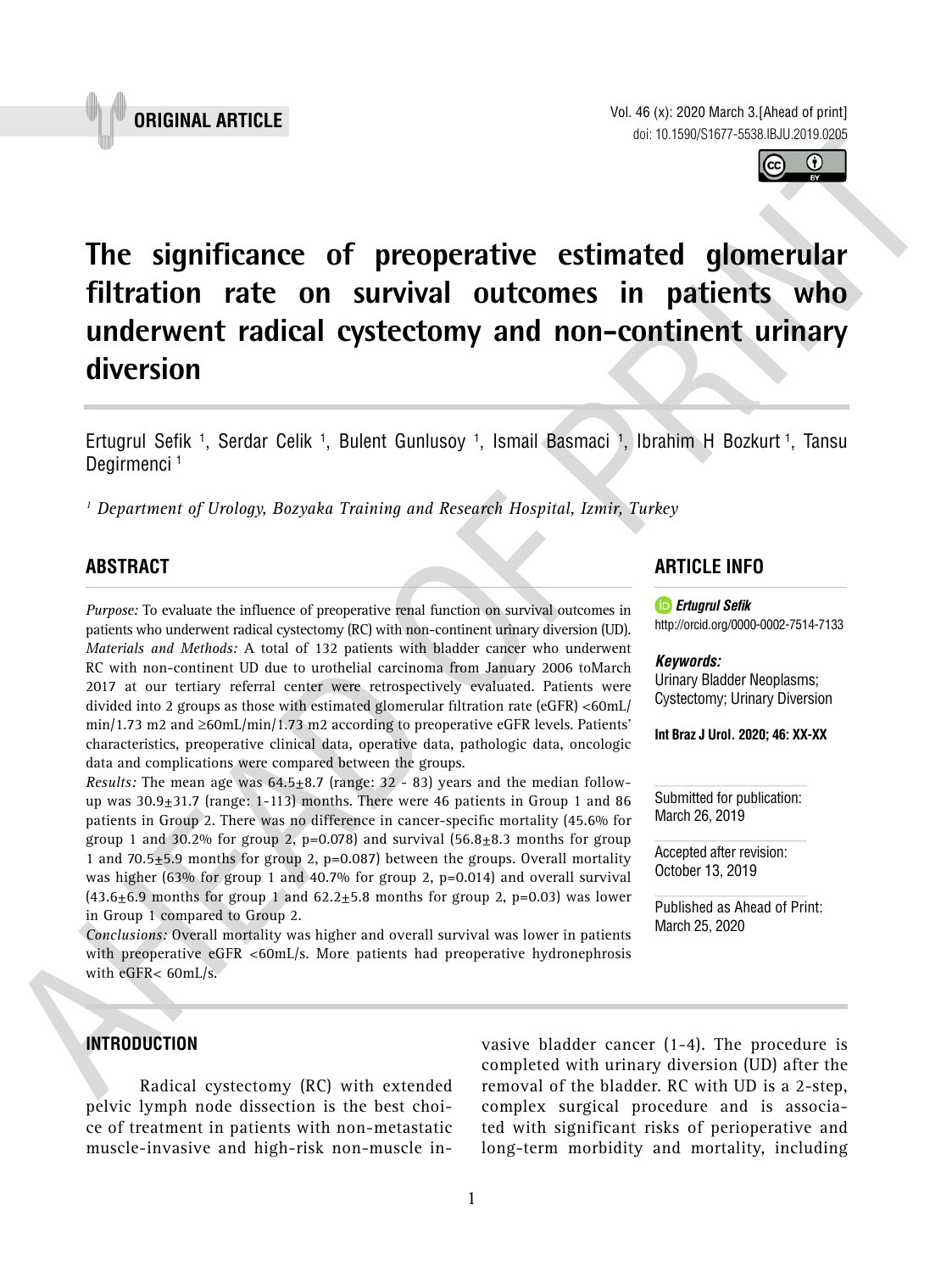renal function deterioration and development of chronic renal disease (CKD) (5, 6).

The etiology of a renal function decrease after RC is likely multifactorial, including age-related changes, potential nephrotoxic chemotherapy, and the impact of patient comorbidities, which are frequent in such a population, and postoperative urinary tract obstruction and infection-related complications (7). Renal dysfunction is fairly common in this group of patients. Patients with bladder cancer largely comprise middle aged and elderly people (8). This is indicative of the presence of many morbidities that accompany bladder cancer in patients. Hamano et al. found that advanced preoperative CKD stage was significantly associated with poor oncological outcomes of bladder cancer after RC (8).

Comorbidities such as hypertension (HT), diabetes mellitus (DM) and vascular disease are important risk factors for the development of CKD at advanced age (9). Matsumoto et al. discussed the precise biological mechanism of association between tumor aggressiveness and CKD status with possible explanations. They found chronic inflammation induced by continuous exposure to oxidative stress and accompanying immune deficiency to be responsible mechanisms for CKD (10).

An important point in the evaluation of renal dysfunction is the method of choice to calculate the renal function. Most studies evaluate renal function variations using serum  $\Delta$  creatinine as a surrogate value for the estimated glomerular filtration rate (eGFR) (11). Makino et al. assessed eGFR alterations over the years and risk factors for decreasing eGFR. Deterioration in renal function in early and late postoperative years was defined as a ≥25% decrease in the eGFR from preoperative to postoperative year one and a reduction in the eGFR of >1mL/ min/1.73m2 annually in subsequent years (12).

In this study, we aimed to evaluate the influence of preoperative renal function on oncological outcomes and prognosis in patients who underwent RC and non-continent UD.

#### **MATERIALS AND METHODS**

A total of 132 patients with bladder cancer who underwent RC with non-continent UD due to urothelial carcinoma from January 2006 to March 2017 at our tertiary referral center were retrospectively evaluated. Patients were divided into 2 groups as eGFR <60mL/s and  $\geq$ 60mL/s according to preoperative eGFR levels. Patients without urothelial carcinoma on pathological examination, presence of upper tract urothelial carcinoma or obstructive stones and patients with incomplete medical records were excluded from the study. Patient characteristics, preoperative, operative and follow-up data were reviewed. The indications for RC were tumor invasion into the muscularis propria or prostatic stroma, or non-muscle-invasive disease (Ta, T1, or carcinoma in situ) refractory to transurethral resection with intravesical therapy.

Patient's characteristics (age, gender, presence of DM, HT and other comorbidities), preoperative clinical data (preoperative and postoperative at 3 months and creatinine and eGFR levels, American Society of Anesthesiologists (ASA) score, Eastern Cooperative Oncology Group (ECOG) performance score, Charlson comorbidity index and hydronephrosis presence, grade and laterality), operative data (operation time and diversion type data), pathologic data (preoperative T stage, tumor grade and carcinoma in situ (CIS) presence, postoperative T stage and tumor grade, surgical margin positivity, number of dissected lymph nodes, positive lymph node ratio, lymph node metastasis and percentage of positive lymph node data), oncologic data (upstaging, adjuvant chemotherapy, overall mortality (OM) and overall survival (OS), cancer specific mortality (CSM) and CSS and complications (hospitalization time, early medical complication, early surgical complications, complication data of Clavien-Dindo classification) were evaluated.

Type of incontinent urinary diversions were ureterocutaneostomy and incontinent ileal conduit. Creatinine was defined as difference between postoperative 3rd month creatinine and preoperative creatinine. Hydronephrosis was defined by anteroposterior diameter of the renal pelvis >10mm which was diagnosed by renal ultrasound or CT scan with or without secondary changes of renal parenchyma or renal function.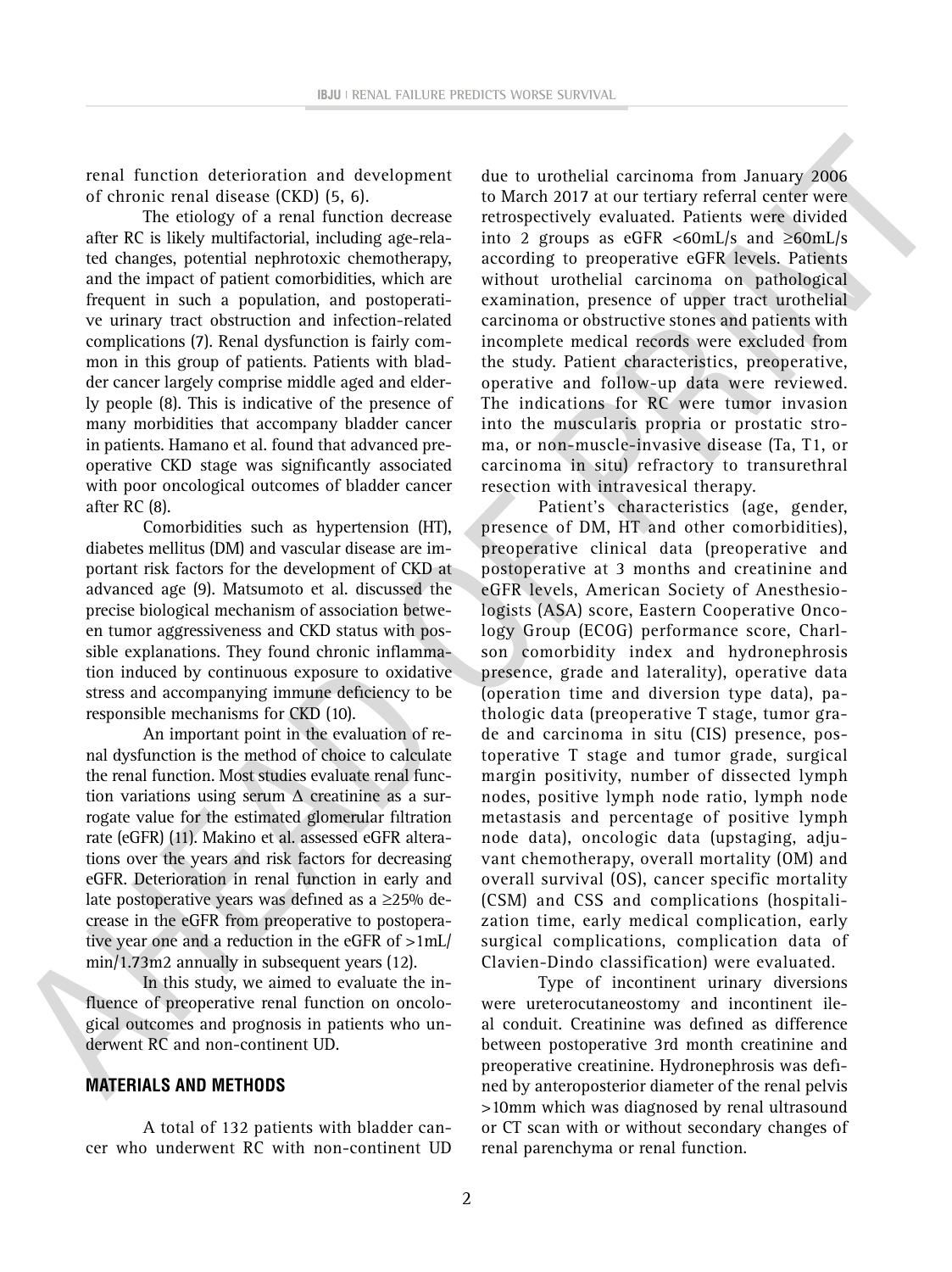## **Statistical analysis**

Data were analyzed using the Statistical Package for Social Sciences, version 20.0 (SPSS, Chicago, Ill) software program. According to preoperative eGFR levels, patients were divided into two groups as preoperative eGFR <60mL/s (Group 1) and preoperative eGFR  $\geq 60$ mL/s (Group 2) groups. Mann-Whitney U test and Pearson Chi- -square test analyses for univariate analysis and binary logistic regression analysis for multivariate analysis were used between the groups. In addition, Kaplan-Maier survival analysis and the log- -rank test were used for OS and CSS times between groups. In addition, same tests were used for univariate and multivariate analysis of the factors affecting on overall and cancer specific deaths. A Cox regression model was created for evaluating the predictive factors on overall survivals. Data are given as mean±SD. However, results of analysis are given as median data. Statistical significance was defined as p <0.05.

## **RESULTS**

#### **Patients characteristics**

The mean age was  $64.5\pm8.7$  (range: 32-83) years and the median follow-up time was  $30.9\pm31.7$  (range: 1-113) months. Consistent with previous data, there was a limited number of female patients (12 of 132, 9%). Mean OS and CSS of all patients were  $56.3\pm4.7$  and  $67.1\pm5$  months, respectively. There were 46 patients in Group 1 and 86 patients in Group 2. Comparison of patient's characteristics and preoperative clinical data between Group 1 and Group 2 according to preoperative eGFR levels were given in Table-1. In univariate analysis, the distributions of HT, DM, comorbidity data, ASA score, ECOG performance score and Charlson comorbidity index were similar, only preoperative hydronephrosis presence and hydronephrosis laterality were found to be significantly higher in Group 1 compared to Group 2. Preoperative and postoperative creatinine and eGFR at the third month and creatinine levels of the groups are given in Table-1 to show mean creatinine and eGFR data. When we evaluated the peroperative and postoperative results and pathologic data between the groups, any prognostic and pathologic data were significant.

#### **Oncological outcomes**

Mean OS and CSS of all patients were 56.3 $\pm$ 4.7 and 67.1 $\pm$ 5 months, respectively. Overall and cancer specific deaths were 64 and 47 in all patients. In the comparison of oncological outcomes, although there was no difference in cancer specific mortality (45.6% for group 1 and 30.2% for group 2, p=0.078) and CSS  $(56.8 \pm 8.3 \text{ mon}$ ths for group 1 and  $70.5 \pm 5.9$  months for group 2, p=0.087) between the groups, OM was higher (63% for group 1 and 40.7% for group 2, p=0.014) and OS (43.6 $\pm$ 6.9 months for group 1 and 62.2 $\pm$ 5.8 months for group 2, p=0.03) was lower in Group 1 compared to Group 2. Survival plots are given in Figure-1. Furthermore, upstaging and adjuvant chemotherapy rates were similar between the groups. Oncological data and survival findings are given in Table-2 and Table-3. Also, univariate and multivariate analysis results of the factors affecting on overall and cancer specific deaths are given in Table-4. Preoperative eGFR was significantly associated with overall death. In addition, preoperative eGFR (p=0.041, OR:0.514, CI:1.022- 2.738), preoperative hydronephrosis (p=0.002, OR:0.878, CI:0.240-0.721), age (p=0.038, OR:0.03, CI:1.002-1.061) and pathological T stage ( $p=0.013$ , OR:0.349, CI:0.136-0.619) were found to be associated with overall survival after radical cystectomy in Cox regression model (p=0.001). In groups, hospitalization time, early medical and surgical complication rates, and complication rates according to Clavien-Dindo classification were also similar.

#### **DISCUSSION**

There is ongoing debate about the effect of preoperative patient status on the surgical outcomes after radical cystectomy. CKD, HT, DM and vascular diseases are well-known risk factors which have negative impact on surgical outcomes. An independent, graded association was observed between reduced eGFR and the risk of death, in a large, community-based population. These findings highlight the clinical and public health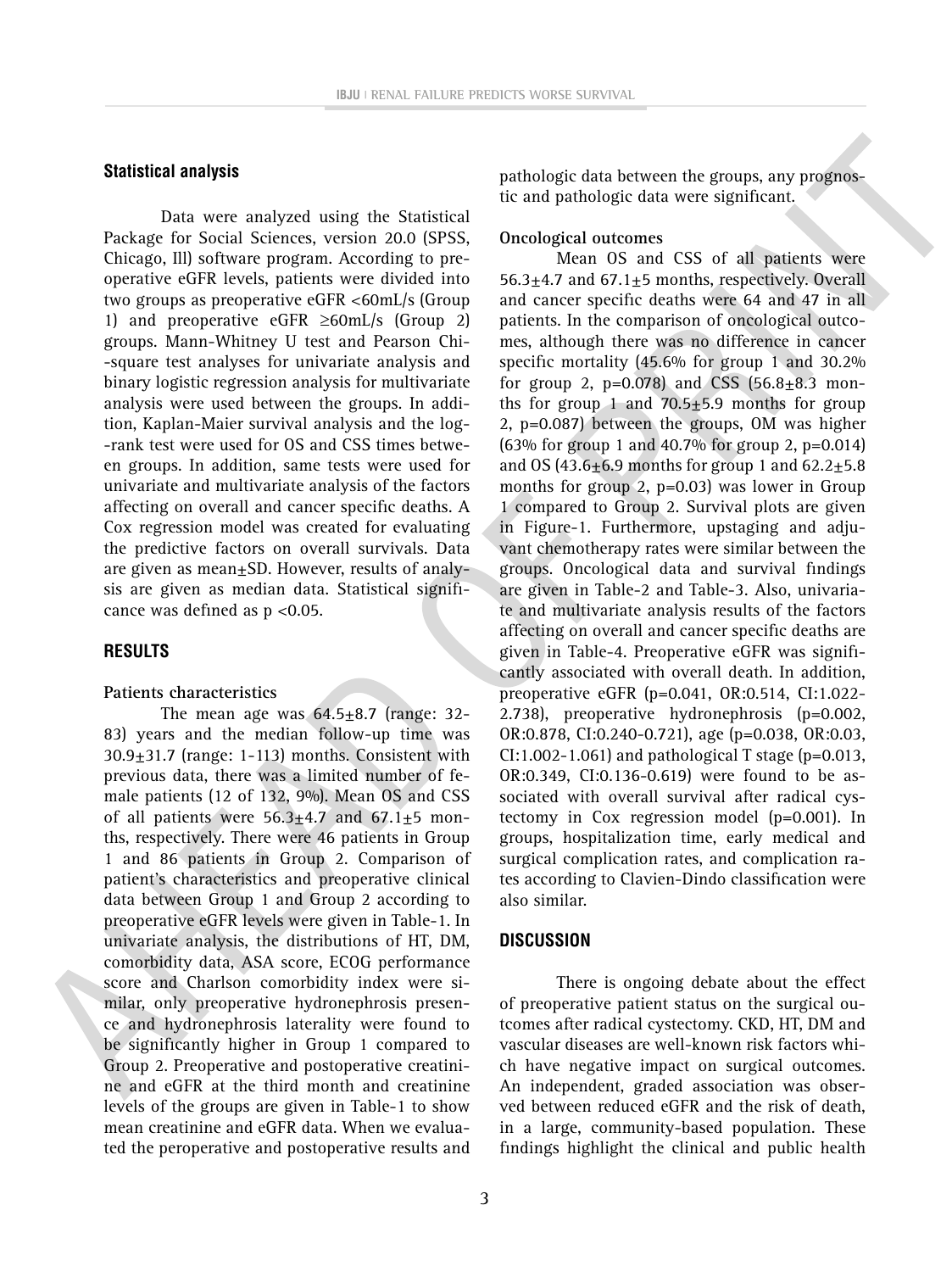|                                                                    |                         | Preoperative eGFR<br><60mL/min/1.73m2<br>$(n=46)$ | Preoperative eGFR<br>≥60mL/min/1.73m2<br>$(n=86)$ | p          |
|--------------------------------------------------------------------|-------------------------|---------------------------------------------------|---------------------------------------------------|------------|
| Age (years) (mean±SD)                                              |                         | $65.9 + 9.5$                                      | $63.7 + 8.2$                                      | 0.145      |
| Gender                                                             | Female                  | $\overline{7}$                                    | 5                                                 | 0.073      |
|                                                                    | Male                    | 39                                                | 81                                                |            |
| Preoperative creatinine (mean±SD)                                  |                         | $1.69 \pm 0.57$                                   | $0.96 \pm 0.15$                                   |            |
| Preoperative eGFR (mean±SD)                                        |                         | $41.6 \pm 13$                                     | $80 + 16.9$                                       |            |
| Postoperative 3 month creatinine (mean±SD)                         |                         | $1.72 \pm 0.66$                                   | $1.21 \pm 0.57$                                   | < 0.001    |
| Postoperative 3 month eGFR (mean±SD)                               |                         | $45 + 18.4$                                       | 69.9±22.9                                         | < 0.001    |
| $\triangle$ creatinine (mean±SD)                                   |                         | $0.04 \pm 0.66$                                   | $0.26 \pm 0.55$                                   | 0.015      |
| <b>ASA</b>                                                         | 1                       | 1                                                 | 4                                                 | 0.218      |
|                                                                    | $\overline{c}$          | $\sqrt{3}$                                        | 46                                                |            |
|                                                                    | 3                       | 12                                                | 34                                                |            |
|                                                                    | 4                       | $\pmb{0}$                                         | $\overline{2}$                                    |            |
| <b>ECOG Performance score</b>                                      | 0                       | 8                                                 | 25                                                | 0.364      |
|                                                                    | 1                       | 24                                                | 36                                                |            |
|                                                                    | $\overline{\mathbf{c}}$ | 9                                                 | 16                                                |            |
|                                                                    | 3                       | 3                                                 | 7                                                 |            |
|                                                                    | 4                       | 1                                                 | $\pmb{0}$                                         |            |
| <b>Charlson comorbidity index</b>                                  | 0                       | 0                                                 | 1.                                                | 0.295      |
|                                                                    | 1                       | 1                                                 | $\overline{2}$                                    |            |
|                                                                    | $\overline{2}$          | 13                                                | 13                                                |            |
|                                                                    | $3+$                    | 32                                                | 70                                                |            |
| DM, n (%)                                                          |                         | 10(21.7)                                          | 15 (17.4)                                         | 0.548      |
| HT, n (%)                                                          |                         | 24 (52.2)                                         | 30 (34.9)                                         | 0.054      |
| Any comorbidity, n (%)                                             |                         | 37(80.4)                                          | 60 (69.8)                                         | 0.186      |
| <b>Preoperative</b>                                                | positive                | 30                                                | 23                                                | < 0.001    |
| hydronephrosis                                                     | negative                | 16                                                | 63                                                | $*$ <0.001 |
| <b>Hydronephrosis laterality</b>                                   | unilateral              | 18                                                | 21                                                | 0.01       |
|                                                                    | bilateral               | 12                                                | $\overline{2}$                                    | $*0.019$   |
| <b>Preoperative hydrophrosis</b>                                   | $\mathbf{1}$            | 1                                                 | 4                                                 | 0.276      |
| grade                                                              | 2                       | 9                                                 | 4                                                 |            |
|                                                                    | 3                       | 15                                                | 10                                                |            |
|                                                                    | 4                       | 5                                                 | 5                                                 |            |
| Preoperative nephrostomy tube insertion for grade 3-4 hydrophrosis |                         | 12(60)                                            | 7(46.7)                                           | 0.767      |

## **Table 1 - Comparison of patient's characteristics and preoperative findings between eGFR <60mL/min/1.73m2 and eGFR**  ≥**60mL/min/1.73m2 groups according to preoperative eGFR levels.**

Mann Whitney U test and Pearson Chi-square test.

\*Binary logistic regression analysis for significant data of univariate analysis results.

**ASA** = American Society of Anesthesiologists; **ECOG** = Eastern Cooperative Oncology Group; **DM** = Diabetes mellitus; **HT** = Hypertension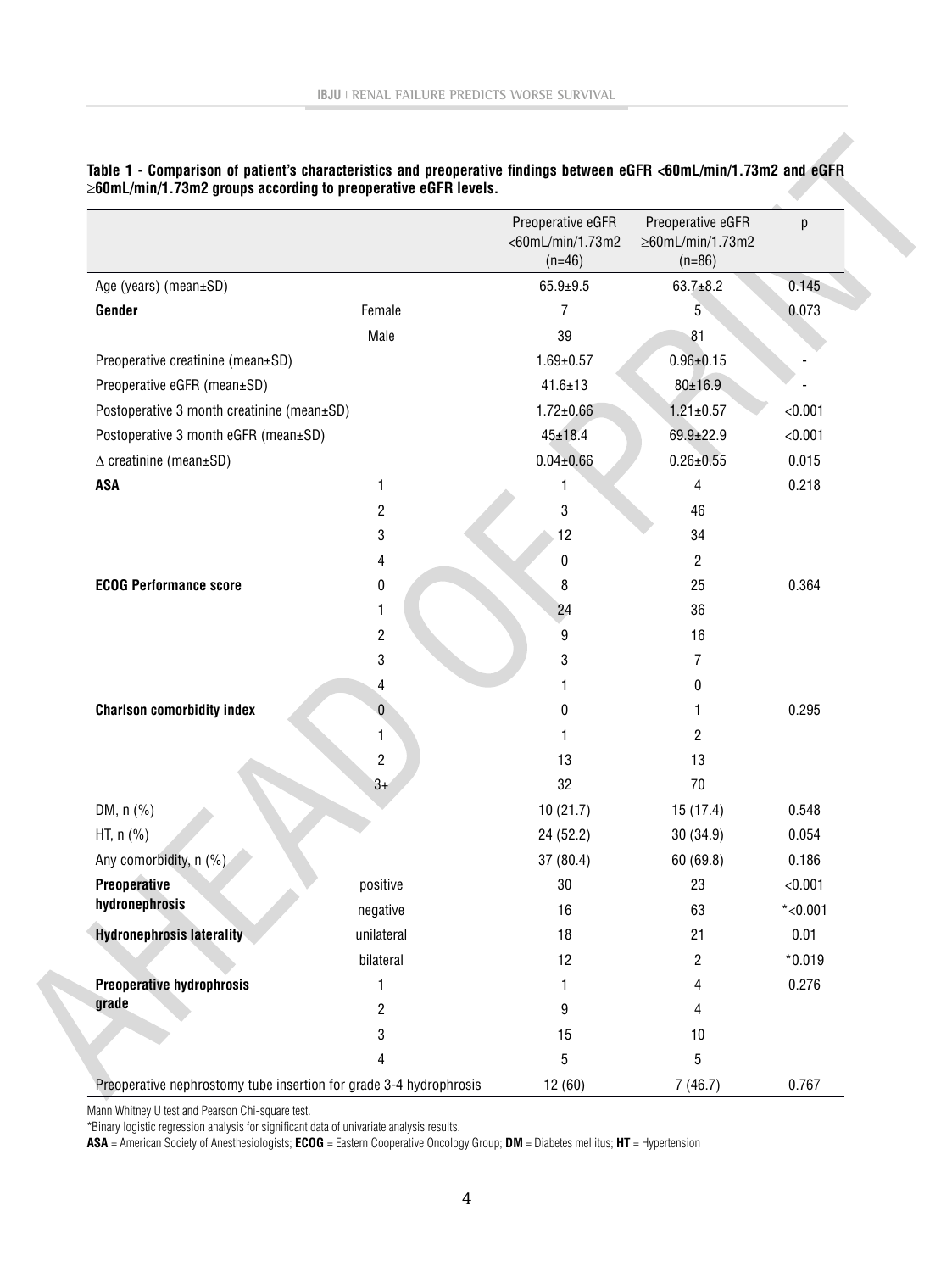

**Figure 1 - A) Overall survival plots of Kaplan-Maier analysis. B) Cancer specific survival plots of Kaplan-Maier analysis.**

importance of chronic renal insufficiency (13). Interest in the influence of preoperative renal insufficiency on cancer prognosis has increased because of its prevalence in elderly patients with muscle-invasive bladder cancer (3). Eisenberg et al. reported that decreased renal function is noted in most patients during long- -term follow-up after radical cystectomy and approximately 70% of patients undergoing RC with UD experience eGFR decline postoperatively. They also stated that choice of urinary diversion was not independently associated with decreased renal function (7).

Despite the variety of diversion techniques, either continent or non-continent, patients undergoing RC have a life-long risk of CKD (11). Continent diversion methods are mostly not preferred in the case of preoperative CKD, while de Toledo et al. emphasized that gastric neobladder can be used in highly selected cases (e.g., renal insufficiency) because of its high morbidity and mortality rates (14). According to the selected diversion method, our study group consisted of patients with non- -continent diversion. There were 77 patients with ileal conduit diversion (ICD) and 55 patients with ureterocutaneostomy (UC). Our patients were divided into 2 groups to compare the effect of preoperative eGFR on oncologic results. In patients with preoperative eGFR



<60mL/s, preoperative creatinine level increased from  $1.69 \pm 0.57$  to  $1.72 \pm 0.66$ . However, creatinine levels were worse in patients with preoperative eGFR ≥60mL/s (increased from  $0.96\pm0.15$ to 1.21±0.579). This situation can be explained as relative improvement due to the regression of preoperative hydronephrosis in patients with preoperative eGFR <60mL/s. In the comparison of groups, more patients already had preoperative hydronephrosis in Group 1. Urinary tract obstruction was the leading cause of long-term renal function impairment, regardless of whether the patient had ileal conduit diversion or orthotopic ileal bladder substitution. Also, Eisenberg et al. reported that age, preoperative kidney function and chronic hypertension, and the postoperative complications of hydronephrosis, pyelonephritis and uretero-enteric anastomotic stricture were associated with an increased risk of decreased renal function (7). Our findings support the effect of preoperative hydronephrosis on renal functions and oncologic outcomes.

In recent years, population-based studies reported a slow increase in cancer risk as CKD status progressed (15, 16). In a previous study, it was found that patients with CKD had worse prognosis, higher tumor recurrence and progression rates in primary non-muscle invasive bladder cancer (17). In some other stu-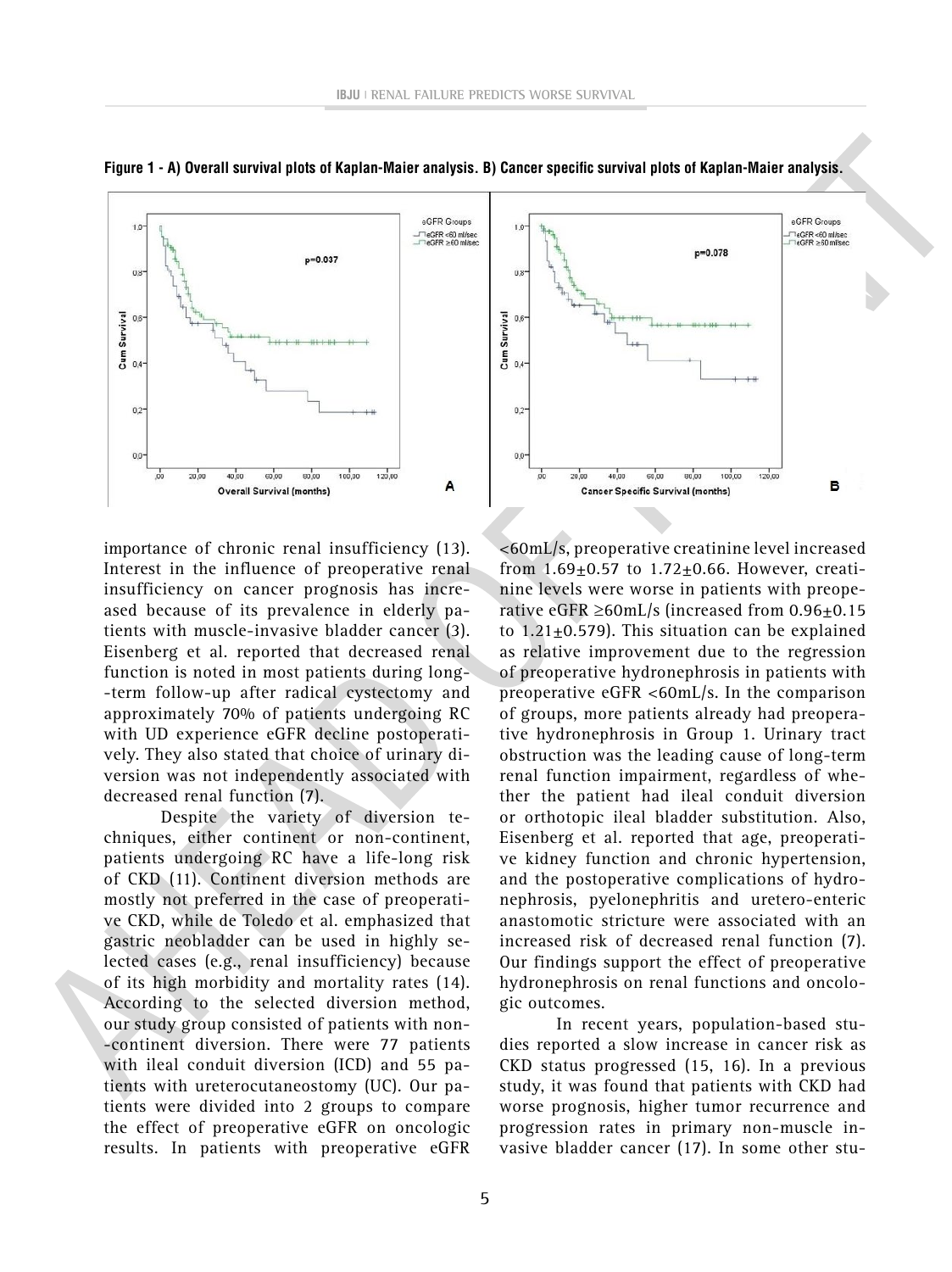|                                   |                     | Preoperative eGFR<br><60mL/min/1.73 m2<br>$(n=46)$ | Preoperative eGFR<br>≥60mL/min/1.73 m2<br>$(n=86)$ | $P^*$ |
|-----------------------------------|---------------------|----------------------------------------------------|----------------------------------------------------|-------|
| <b>Preoperative T stage</b>       | $\leq$ T1           | 6                                                  | 9                                                  | 0.721 |
|                                   | T <sub>2</sub>      | 38                                                 | 75                                                 |       |
|                                   | T <sub>3</sub>      | $\overline{2}$                                     | $\overline{2}$                                     |       |
| <b>Preoperative tumor</b>         | Grade1              | 1                                                  | $\overline{\mathbf{c}}$                            | 0.485 |
| grade                             | Grade2              | 3                                                  | $\overline{2}$                                     |       |
|                                   | Grade3              | 42                                                 | 82                                                 |       |
| <b>CIS</b>                        | positive            | 10                                                 | 30                                                 | 0.108 |
|                                   | negative            | 36                                                 | 55                                                 |       |
| Operation time (hours)            |                     | $5.6 \pm 1.3$                                      | $5.8 + 1.1$                                        | 0.369 |
| <b>Postoperative T stage</b>      | T1                  | 8                                                  | 20                                                 | 0.364 |
|                                   | T <sub>2</sub>      | 17                                                 | 39                                                 |       |
|                                   | T <sub>3</sub>      | $\overline{\mathbf{8}}$                            | 13                                                 |       |
|                                   | T <sub>4</sub>      | 13                                                 | 14                                                 |       |
| <b>Postoperative tumor</b>        | 1                   | 3                                                  | 5                                                  | 0.905 |
| Grade                             | $\overline{2}$      | 1                                                  | 3                                                  |       |
|                                   | 3                   | 37                                                 | 68                                                 |       |
| <b>Surgical margin</b>            | positive            | 13                                                 | 13                                                 | 0.07  |
| positivity                        | negative            | 33                                                 | 73                                                 |       |
| Number of dissected lymph node    |                     | $12.4 \pm 5.9$                                     | $13.2 + 4.9$                                       | 0.430 |
| Positive lymph node ratio         |                     | $1.1 \pm 2.4$                                      | $0.4 \pm 1.2$                                      | 0.121 |
| Lymph node metastasis             | Positive            | 11                                                 | 14                                                 | 0.318 |
|                                   | Negative            | 34                                                 | 68                                                 |       |
| Percentage of positive lymph node |                     | $8.9 + 19.1$                                       | $3.5 + 9.4$                                        | 0.136 |
| <b>Diversion type</b>             | Ureterocutaneostomy | 23                                                 | 32                                                 | 0.156 |
|                                   | lleal conduit       | 23                                                 | 54                                                 |       |

#### **Table 2 - Comparison of operative and pathologic data between Group 1 and Group 2.**

\*Mann Whitney U test and Pearson Chi-square test **CIS** = Carcinoma In Situ

dies, it was shown that poor oncologic results accompany CKD in muscle-invasive bladder cancer patients who underwent RC (18, 19). There is an age-dependent physiological decrease in eGFR, which was defined as a >10mL/ min/1.73m2 drop in eGFR from baseline, which occurs per decade (20). In the current study, overall mortality and survival were significantly worse with preoperative eGFR <60mL/s.

CKD might not only limit long-term outcomes by increasing the risk of cardiovascular morbidity and mortality, but also compromise short- -term outcomes (13).

Long-term renal function after RC can be adversely affected by several factors, including age, potential nephrotoxic chemotherapy, comorbidities, and diversion-related factors (11). Physicians dealing with uro-oncology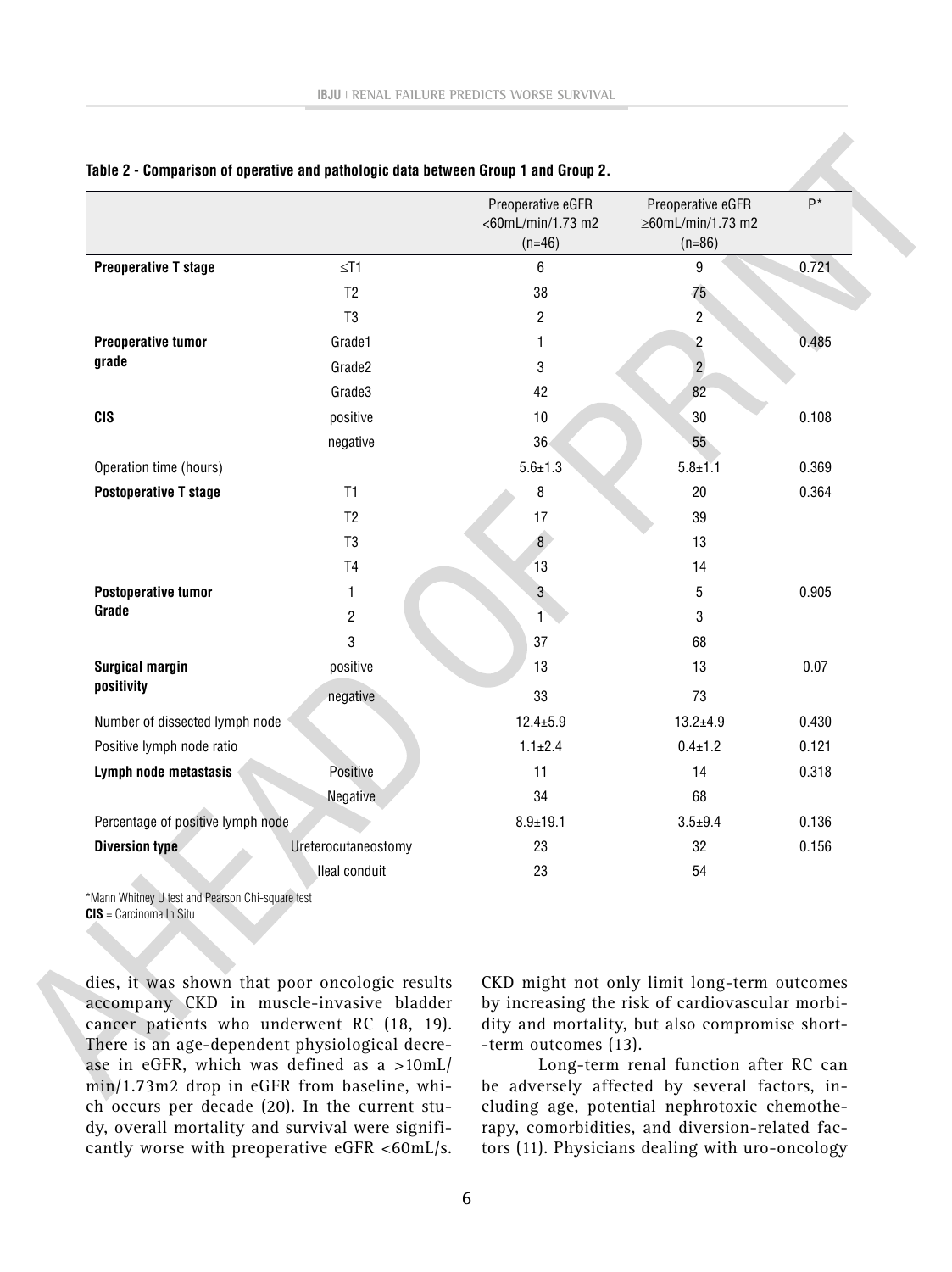mostly prefer non-continent diversion techniques instead of orthotopic neo-bladder formation in patients with concomitant morbidities such as CKD, cardiovascular or advanced chronic obstructive lung disease.

We showed that overall survival and mortality were poorly affected by low eGFR in

patients undergoing non-continent diversion. Our study was limited by its retrospective design and small number of patients. Also, the threshold value to define renal failure is heterogeneous in different studies. Blood urea and creatinine estimations are easy and inexpensive, but these biochemical parameters can

|  | mortanty were poonly ancetted by fow conferment pensive, but these bioencinical paral                        |  |  |  |  |
|--|--------------------------------------------------------------------------------------------------------------|--|--|--|--|
|  | Table 3 - Comparison of postoperative data, complications and survival findings between Group 1 and Group 2. |  |  |  |  |

|                                                      |                 | Preoperative eGFR <60mL/<br>$min/1.73$ m2 (n=46) | Preoperative eGFR<br>≥60mL/min/1.73 m2<br>$(n=86)$ | p        |
|------------------------------------------------------|-----------------|--------------------------------------------------|----------------------------------------------------|----------|
|                                                      | Positive        | 22                                               | 55                                                 | 0.073    |
| <b>Upstaging</b>                                     | Negative        | 24                                               | 31                                                 |          |
|                                                      | upstaging       | 24                                               | 31                                                 |          |
| <b>Upstaging</b>                                     | downstaging     | $5\,$                                            | 17                                                 | 0.160    |
|                                                      | No differance   | 17                                               | 38                                                 |          |
| Adjuvant chemotherapy, n (%)                         |                 | 12(26.1)                                         | 22(25.6)                                           | 0.950    |
| Overall Mortality, n (%)                             |                 | 29(63)                                           | 35 (40.7)                                          | 0.014    |
|                                                      |                 |                                                  |                                                    | $*0.015$ |
| <b>Overall Survival</b>                              |                 | $43.6 \pm 6.9$                                   | $62.2 + 5.8$                                       | #0.037   |
| Cancer Specific Mortality, n (%)                     |                 | 21(45.6)                                         | 26 (30.2)                                          | 0.078    |
| <b>Cancer Specific Survival</b>                      |                 | $56.8 + 8.3$                                     | $70.5 + 5.9$                                       | #0.087   |
| Surgery time (hours)                                 |                 | $5.6 \pm 1.3$                                    | $5.8 + 1.1$                                        | 0.518    |
| Hospitalization time                                 |                 | $11.3 + 4.6$                                     | $12.1 \pm 6.3$                                     | 0.475    |
| <b>Early medical</b>                                 | <b>Positive</b> | 14                                               | 20                                                 | 0.369    |
|                                                      | Negative        | 31                                               | 66                                                 |          |
| <b>Early surgical</b>                                | Positive        | 15                                               | 41                                                 | 0.095    |
|                                                      | Negative        | 31                                               | 45                                                 |          |
|                                                      | 1               | 5                                                | 8                                                  |          |
|                                                      | $\overline{2}$  | 34                                               | 51                                                 |          |
|                                                      | 3a              | 1                                                | $\overline{2}$                                     | 0.357    |
| complication<br>complication<br><b>Clavien-Dindo</b> | 3 <sub>b</sub>  | 3                                                | 15                                                 |          |
|                                                      | 4a              | 1                                                | $\overline{7}$                                     |          |
|                                                      | 5               | $\overline{2}$                                   | $\sqrt{3}$                                         |          |

Mann Whitney U test and Pearson Chi-square test

\*Binary logistic regression analysis for significant data of univariate analysis results

# Kaplan-Maier survival analysis and the log-rank test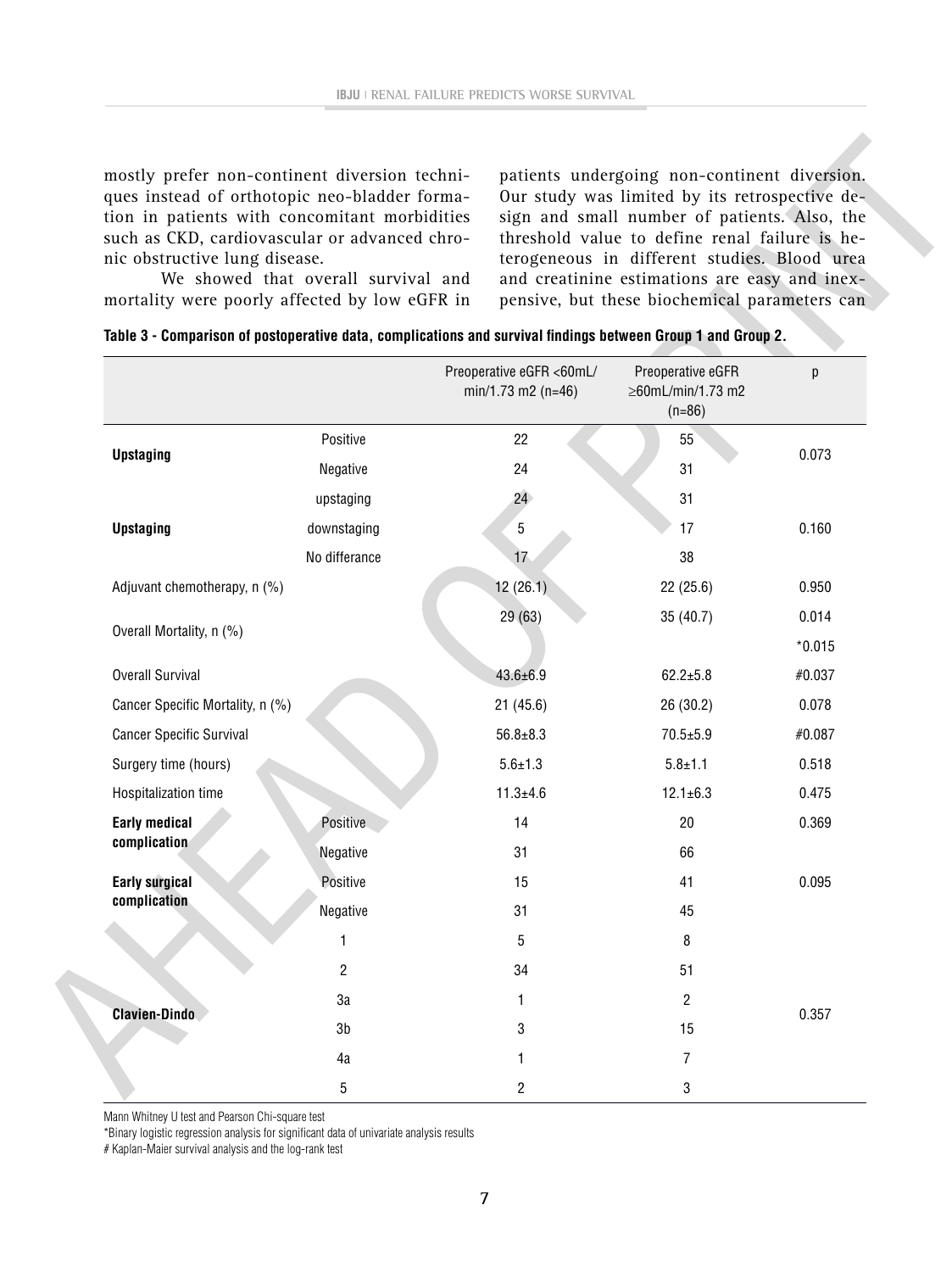|                              |                | Overall death  |         |                             | Cancer specific death |         |       |  |
|------------------------------|----------------|----------------|---------|-----------------------------|-----------------------|---------|-------|--|
|                              |                | $n = 64$       | p       | $p^*$                       | $n=47$                | р       | $p^*$ |  |
| Preoperative                 | Positive       | 35             | 0.001   | 0.071                       | 27                    | 0.002   | 0.052 |  |
| hydronephrosis               | Negative       | 29             |         |                             | 20                    |         |       |  |
| <b>Preoperative T stage</b>  | $≤T1$          | 8              | 0.501   |                             | 5                     | 0.247   |       |  |
|                              | T <sub>2</sub> | 53             |         |                             | 39                    |         |       |  |
|                              | T <sub>3</sub> | 3              |         |                             | 3 <sup>°</sup>        |         |       |  |
| eGFR (mL/sec)                | <60            | 29             | 0.014   | $p=0.040$                   | 21                    | 0.078   |       |  |
|                              | $\geq 60$      | 35             |         | HR:2.33<br>$(Cl:1.04-5.22)$ | 26                    |         |       |  |
| <b>Postoperative T stage</b> | T1             | 10             | < 0.001 | 0.118                       | 6                     | < 0.001 | 0.614 |  |
|                              | T <sub>2</sub> | 19             |         |                             | 13 <sup>°</sup>       |         |       |  |
|                              | T <sub>3</sub> | 13             |         |                             | 10                    |         |       |  |
|                              | T <sub>4</sub> | 22             |         |                             | 18                    |         |       |  |
| <b>Postoperative tumor</b>   | 1              | 4              | 0.988   |                             | $\sqrt{3}$            | 0.890   |       |  |
| Grade                        | $\overline{c}$ | $\overline{c}$ |         |                             | $\overline{c}$        |         |       |  |
|                              | 3              | 55             |         |                             | 40                    |         |       |  |
| <b>Surgical margin</b>       | Positive       | 22             | < 0.001 | 0.087                       | 19                    | < 0.001 | 0.109 |  |
| positivity                   | Negative       | 42             |         |                             | 28                    |         |       |  |
| Lymph node metastasis        | Positive       | 17             | 0.016   | 0.284                       | 15                    | 0.003   | 0.076 |  |
|                              | Negative       | 42             |         |                             | 28                    |         |       |  |
| <b>Upstaging</b>             | Positive       | 36             | 0.001   | 0.544                       | 29                    | 0.001   | 0.467 |  |
|                              | Negative       | 28             |         |                             | 18                    |         |       |  |

#### **Table 4 - Univariate and multivariate analysis of the factors affecting on overall and cancer specific death.**

\*Multivariate analysis results

be affected by different metabolic events. In fact, each diversion method leads to subtle metabolic changes causing confused results. As far as finding the ideal method, eGFR seems to give best results for the measurement of renal failure.

## **CONCLUSIONS**

Preoperative hydronephrosis, which is a well-known prognostic factor in patients undergoing radical cystectomy, was significantly higher in patients with eGFR <60mL/s. Overall mortality was higher and overall survival was lower in patients with preoperative eGFR <60mL/s. Renal dysfunction is an important risk factor for overall survival in patients who undergo radical cystectomy.

## **CONFLICT OF INTEREST**

None declared.